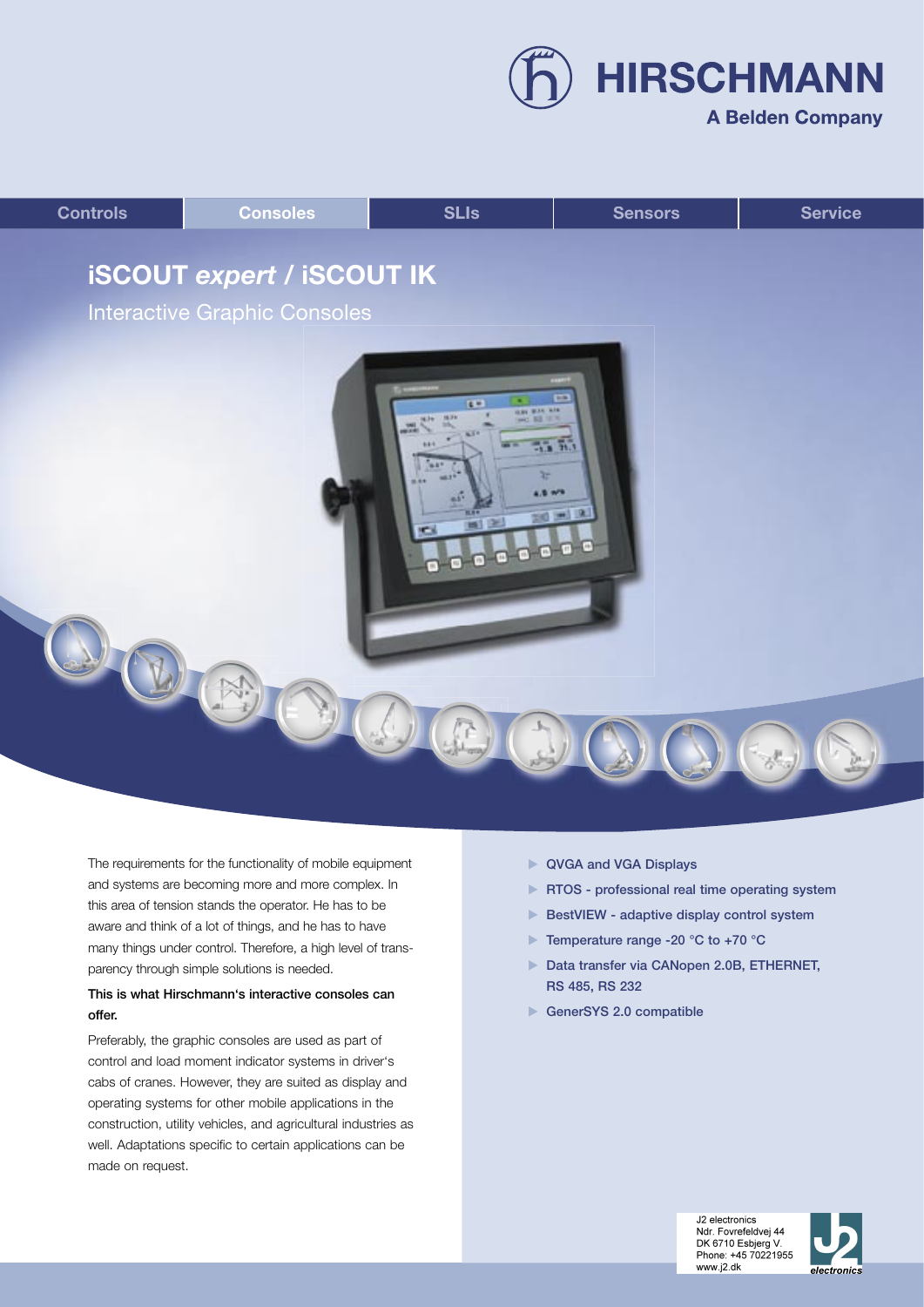# **INTERAKTIVE GRAFIKKONSOLEN –**

# Features and tools

#### **Models**

The interactive graphic consoles are available with 1⁄4 VGA display (320 x 240 pixels), extended 1/4 VGA display (400 x 240 pixels) and VGA display (640 x 480 pixels) as in-dashboard mounted and on-dashboard mounted models.

## **Interfaces**

The standard interfaces RS 485, CANopen and ETHER-NET can be used for communication with programmablecontrol systems.

#### **Operating System**

The Hirschmann iSCOUT systems feature the professional real time operating system RTOS-UH. This system makes it possible for the programs to react instantaneously to external events. RTOS-UH distributes the available processor capacity priority based to the individual parts of the program (tasks). In connection with RAM programmed control systems, control and automatic control applications can be realized in a compact and affordable manner. Due to the RTOS-UH, the complete control over the multitasking is always available.

#### **Applications**

The ability to connect to virtually every control system on the market as well as the multilingual visualizing software make worldwide applications of the Hirschmann iSCOUT systems possible. The integrated CAN bus interface allows the integration of interactive consoles into a highly efficient decentralized network.



## **GenerSYS**

GenerSYS is an easy to operate, PC based programming tool for the interactive creation and management of graphic user interfaces. GenerSYS can manage up to 1000 picture modules in one graphic object. Up to 120 display objects can be managed in each picture module. The texts for the graphic user interface can be in several languages. The language selection is done online.





**iTOOL5**

An effective service tool that offers the user system diagnostics and configuration capabilities.





### **iFLASH**

This tool allows a simple data transfer on site. Available for PC using Windows 98 or higher as well as for Windows CE based PDAs.



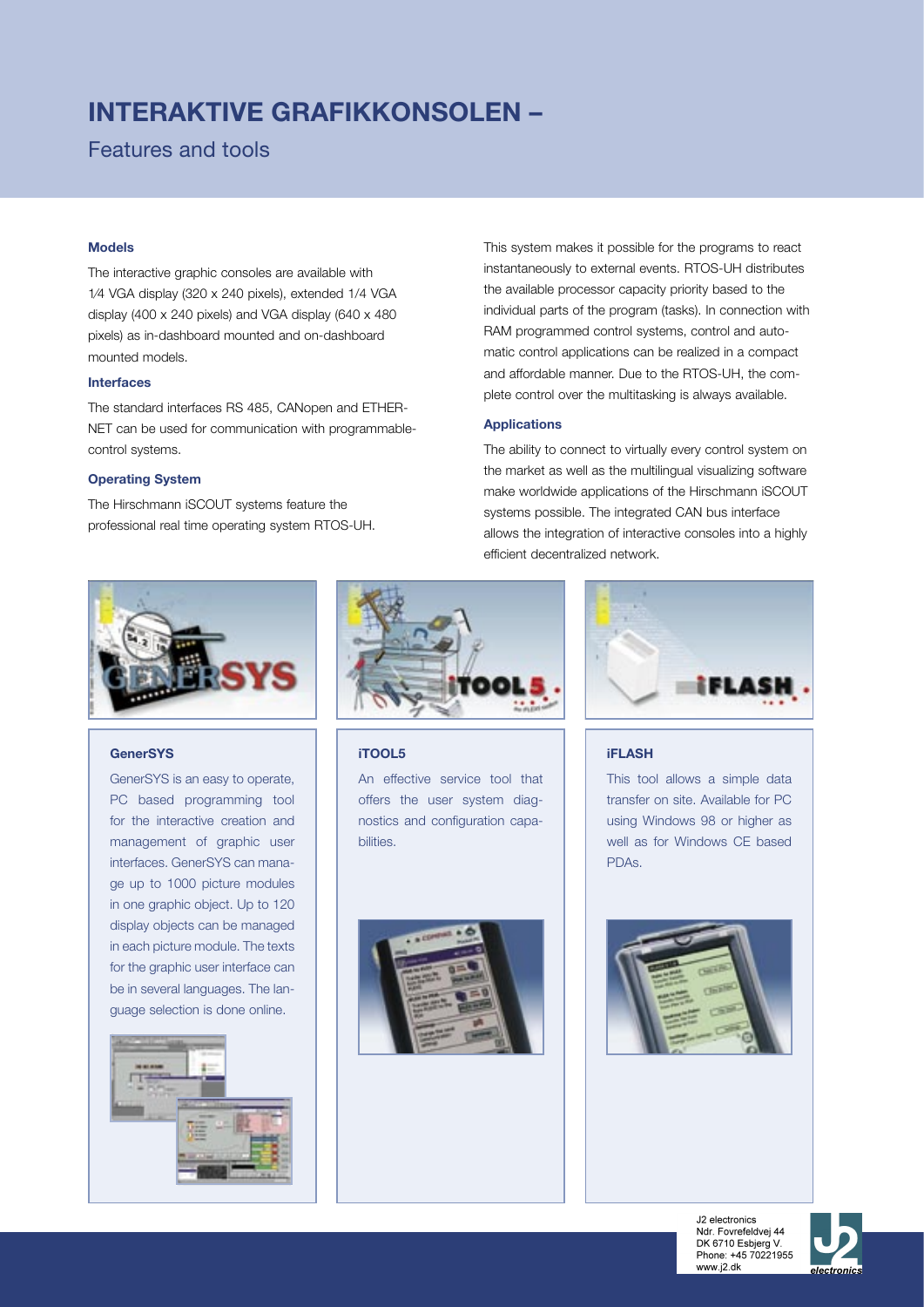# **TECHNICAL DATA**

## **iSCOUT** *expert*

| <b>Description</b>                                                                           | <b>iSCOUT</b> expert                                  | <b>iSCOUT expert 2004</b><br><b>iSCOUT</b> expert compact                                                 |                                                           |  |
|----------------------------------------------------------------------------------------------|-------------------------------------------------------|-----------------------------------------------------------------------------------------------------------|-----------------------------------------------------------|--|
|                                                                                              |                                                       |                                                                                                           |                                                           |  |
| <b>Type</b>                                                                                  | in-dash / on-dash                                     | in-dash                                                                                                   | in-dash / on-dash *                                       |  |
| Housing                                                                                      | sheet metal                                           | sheet metal                                                                                               | sheet metal                                               |  |
| <b>Protection class</b><br>front<br>back                                                     | IP 65<br>IP 20 /IP 65                                 | IP 65<br><b>IP 20</b>                                                                                     | IP 65<br><b>IP 20</b>                                     |  |
| Supply voltage                                                                               | 10  36 VDC                                            | $1036$ VDC                                                                                                | 10  36 VDC                                                |  |
| Processor                                                                                    | 32-bit                                                | 32-bit                                                                                                    | 32-bit                                                    |  |
| Program memory                                                                               | 16 MB Flash                                           | 16 MB Flash                                                                                               | 16 MB Flash                                               |  |
| Data memory,<br>battery buffered                                                             |                                                       |                                                                                                           |                                                           |  |
| Real time clock                                                                              |                                                       |                                                                                                           |                                                           |  |
| Watchdog                                                                                     |                                                       |                                                                                                           |                                                           |  |
| Cut-off Relay, 5A                                                                            |                                                       |                                                                                                           | 2                                                         |  |
| <b>Digital Input</b>                                                                         |                                                       |                                                                                                           | $\overline{2}$                                            |  |
| Dimensions (in mm)<br>front plate $(W \times H)$<br>cut-out/depth<br>$(W \times H \times D)$ | 293 x 265,9 mm<br>270 x 232 x 64 mm                   | 372 x 260 mm<br>367 x 230 x 63 mm                                                                         | 206 x 186 mm<br>198 x 178 x 74 mm                         |  |
| <b>Display</b><br>Resolution (pixel)<br><b>Size</b><br>Color                                 | VGA (640 x 480)<br>10,4 Zoll (diagonal)<br>256 colors | VGA (640 x 480)<br>10,4 Zoll (diagonal)<br>256 colors                                                     | 1/4 XVGA (400 x 240)<br>6,5 Zoll (diagonal)<br>512 colors |  |
| Serial interface                                                                             | CANopen 2.0B<br>RS 232 + RS 485                       | 2 x CANopen 2.0B /<br>CANopen 2.0B<br>1 x Ethernet<br>RS 232 + RS 485<br>RS 232 + RS 485<br>MMC / SD Slot |                                                           |  |
| Operating temperature                                                                        | $-20$ + 70 °C                                         | $-20 °C  + 70 °C$                                                                                         | $-30 °C  + 70 °C$<br>$(-40 °C  + 70 °C)$<br>on request    |  |
| Storage temperature                                                                          | $-35 + 80 °C$                                         | $-35 °C  + 80 °C$                                                                                         | $-40 °C  + 90 °C$                                         |  |
| GenerSYS compatible                                                                          |                                                       |                                                                                                           |                                                           |  |

\* on request